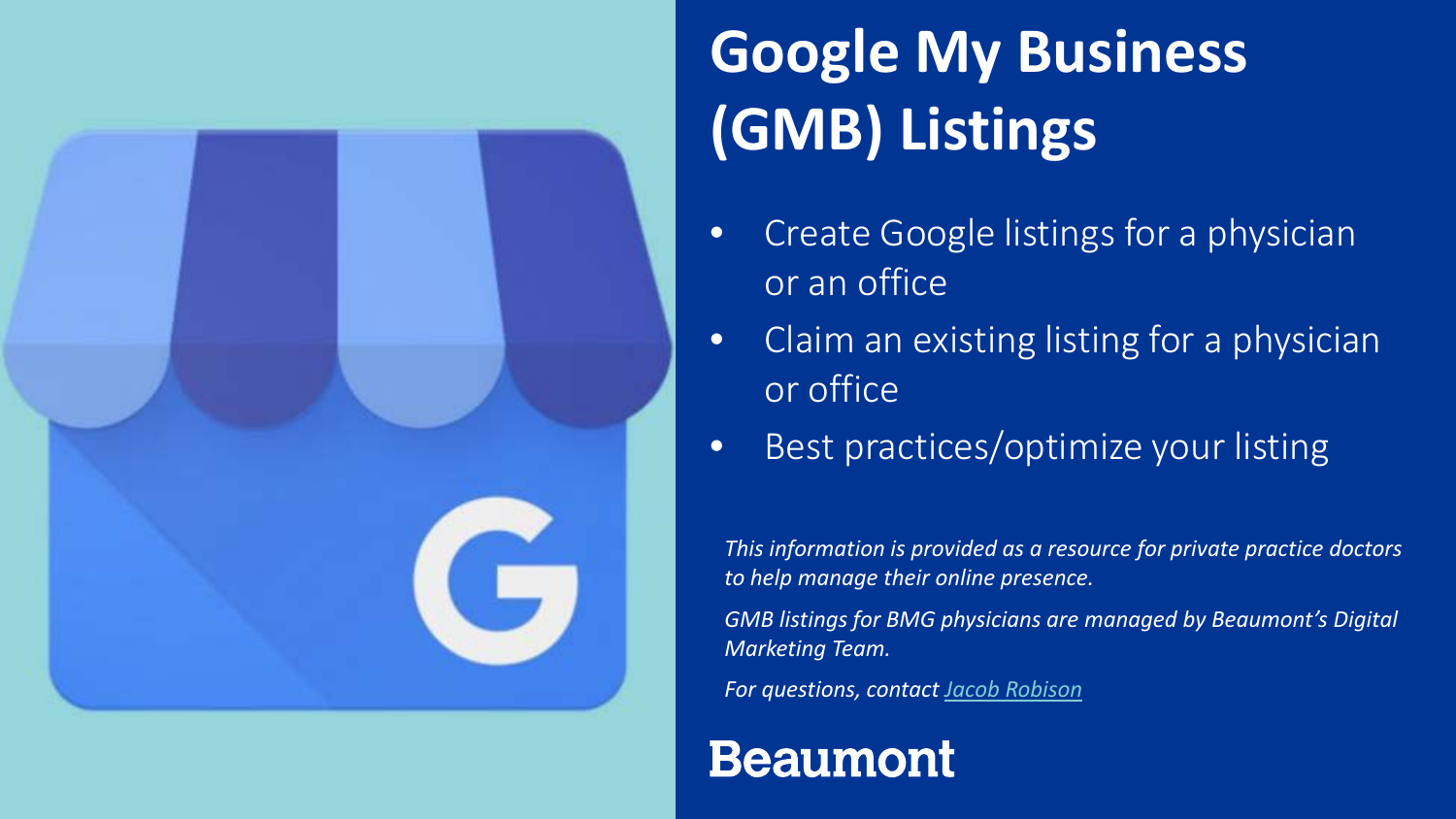### **Creating your Private Practice/Physician Listing**

- Go to<https://google.com/business>. From there, you can Sign in/create a Google My Business account (GMB)
- Once your account is set up, enter your location's name and click next. Continue to follow the steps by adding your address, phone number, etc
- Once you finish creating your listing, it will take you to your dashboard. From there, you can click the information icon on the left side of the dashboard. This is where you can update information for your listing
- If you need to create another physician or business listing: from your dashboard, click "add a location" from the left side of the page

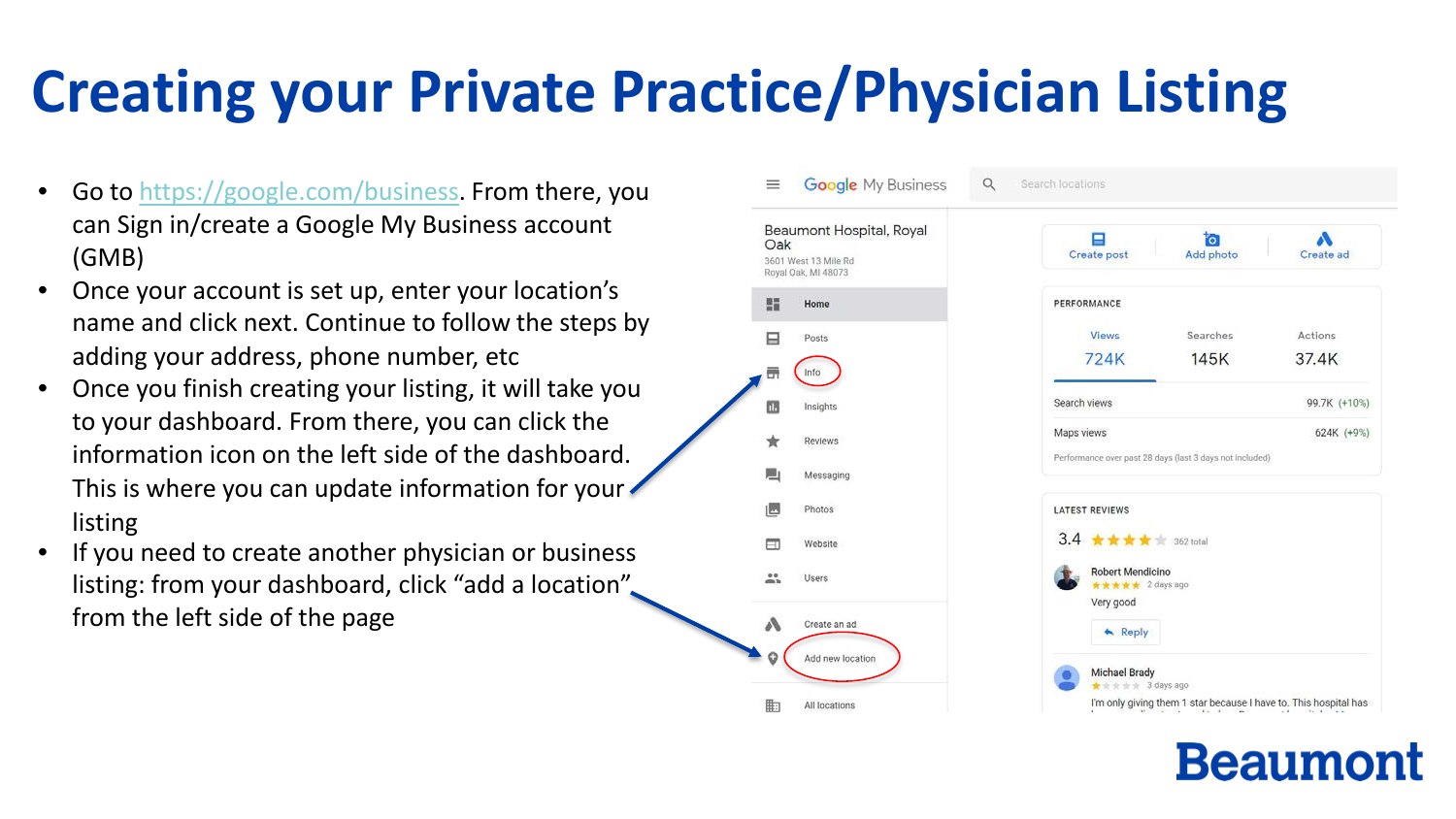# **Claiming your Private Practice**

- Open<https://www.google.com/maps> and search for your business, location or name
- Scroll through the business information panel until you find your listing
- Once you find your location, click on "Claim this Business" and follow the Google's prompts to own your listing
- If the listing says "suggest an edit, the listing is already owned by someone else
- To request access to an owned listing, create the listing using the exact name and address. A pop up "Request admin right" will display
	- an owned listing can take up to 7 business days. • Fill out Google's prompts. Obtaining ownership of

Someone else has already verified this listing

This listing has already been verified by another user. If you want to add this listing to your account, you can make a request that will be sent to the current verified user.



Apps **121** Beaumont Health ID **B** SharePoint ET Stefinity **BP** GMB into ForeSee CK . At Remedy **Q** Stellmerove ET Beaumont Testing & Rusolutions (1) S Q Set a home addres Ô Set a work addres  $B = 0$ **Unduted and now** Light traffic in this area volcal conditions Find this info helpful? Your feedback helps improve Google Maps the year and so Dearbor  $20^4 - 60$ O Ford Manufacturing **Development Cent Back to result**  $\Omega$ **Beaumont Hospital, Wayne**  $\ddot{\bullet}$ **Emergency Room Beaumont Weight Control Center Margancy Boom Directions** 3.0  $\star \star \star$   $\star$   $\star$   $\cdot$  4 reviews  $\odot$ □ Ð ≺ SAVE NEARBY SEND TO YOUR SHARE PHONE  $\odot$ Ð NEARBY **SEND TO YOU!** PHONE 33155 Annapolis St. Wayne, MI 48184 Located in: Beaumont Hospital, Wayne 6300 N Haggerty Rd, Canton, MI 48187 7JFM+3V Wayne, Michigan 8HH3+H3 Canton, Michigan beaumont.org beaumont ord  $(734)$  467-4000  $(734) 738 - 1900$  $24$  hours  $\vee$ Closed. Opens at 8:00 AM  $\sim$ Claim this business Add a label **UCCEST AN EDI SUGGEST AN EDIT** Add a photo Popular times Tuesdays . ö **Beaumont** 

Secure | https://www.google.com/maps/@42.339549,-83.2058049,15z

beaumont

Canton

SAVE

**Weight Loss Service** 

Add a label